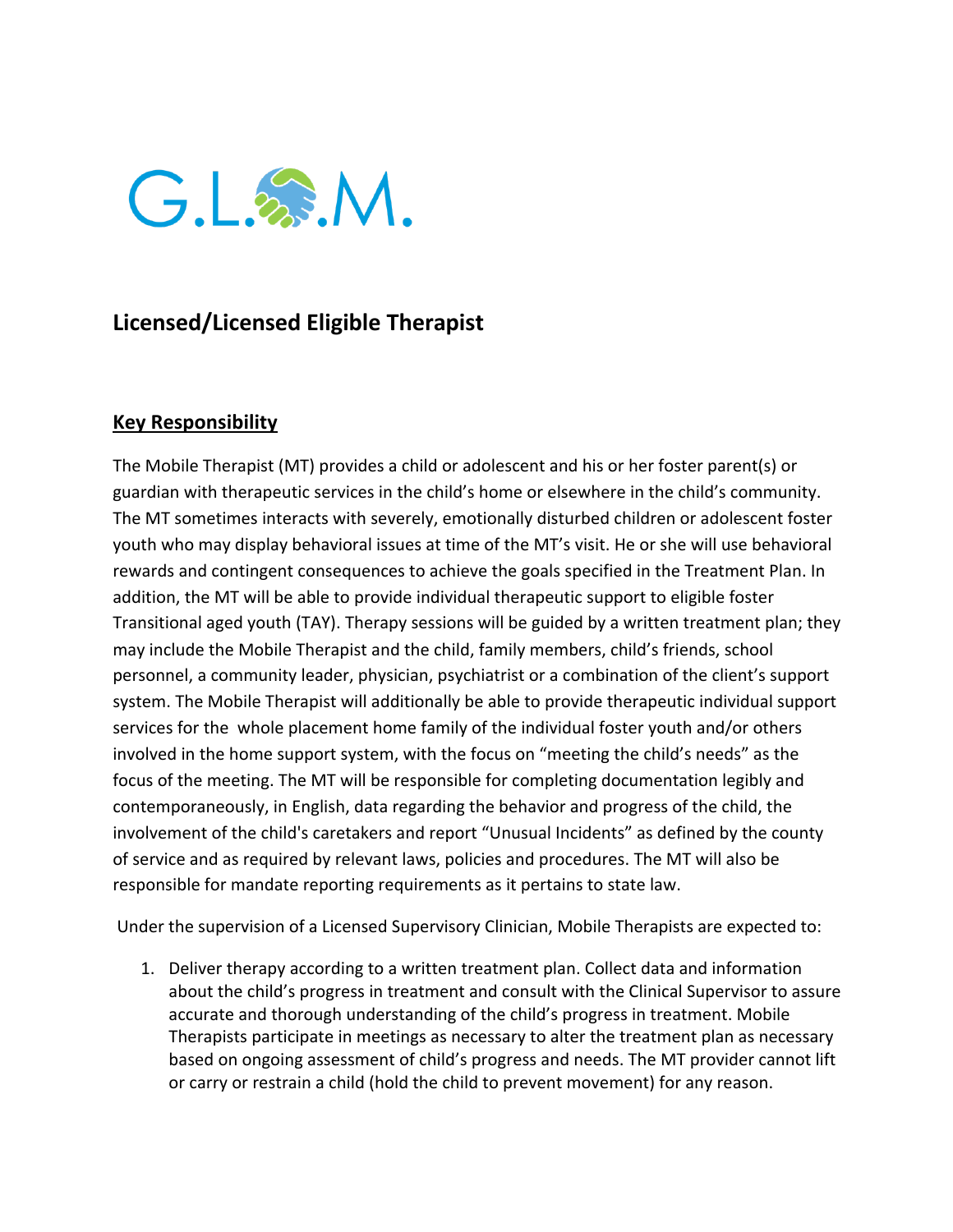- 2. Develop child's strengths and increase the therapeutic effectiveness of the family. Good communication (active listening, asking questions and sharing information) is essential. All ethical responsibilities of a licensed psychologist apply to Mobile Therapists.
- 3. Encourage the child to participate actively in their treatment. Allow the child to voice his or her opinions, goals and dreams. Encourage family participation in child's treatment. Mobile Therapists facilitate the active participation of family members in Interagency Team Meetings, Treatment Plan development and reviews, Individual Education Plan (IEP) development and monitoring of children receiving special education services in school.
- 4. Subject to confidentiality limitations, collaborate with other professionals involved in the child's everyday life. Teachers can provide valuable information about the child and can suggest additional school activities that may be beneficial to the child. If changes are necessary in the treatment plan, notify the Behavior Specialist and have a meeting to discuss the changes. Sign appropriate forms to document attendance at meetings. Create a crisis plan that can be followed by all members of the inter-agency team.

## **Primary Responsibilities**

- Provide individual and family therapy in the home environment.
- Provide insight into family dynamics and provide assistance in the development of adaptive skills in order for the client to take a more positive role in the family.
- Provide clinical progress notes & development of therapy treatment plan.
- Work after-school/early evening hours, usually with 1 3 hours per week for each client's family and can build a caseload of multiple clients.
- Completing assessment for the child for their intake file.
- We use the Principles of Re Education, the Circle of Courage, Wraparound philosophy and Developmental Assets as a basis when working with the children and families.
- Conduct both family and individual counseling sessions.
- Help the child and family identify, verbalize and express emotions.
- Help the family communicate more effectively.
- Assist the child or family with processing or dealing with past traumas, incidents, or occurrences, etc.
- Formulate and practice various interventions aimed at increasing positive interactions.
- The Mobile Therapist develops and implements an individualized treatment plan; citing areas in which the client needs improvement. Therapist writes Treatment Plans - Model appropriate behaviors - Discuss coping strategies - Implement Treatment Plans & Coordinate clinical information.

## **Experience / Education Requirements**

• Master's degree from an accredited university in a clinical discipline such as Clinical Psychology, Counseling, Clinical Social Work, etc. The degree must include clinical coursework in therapeutic interventions/modalities.